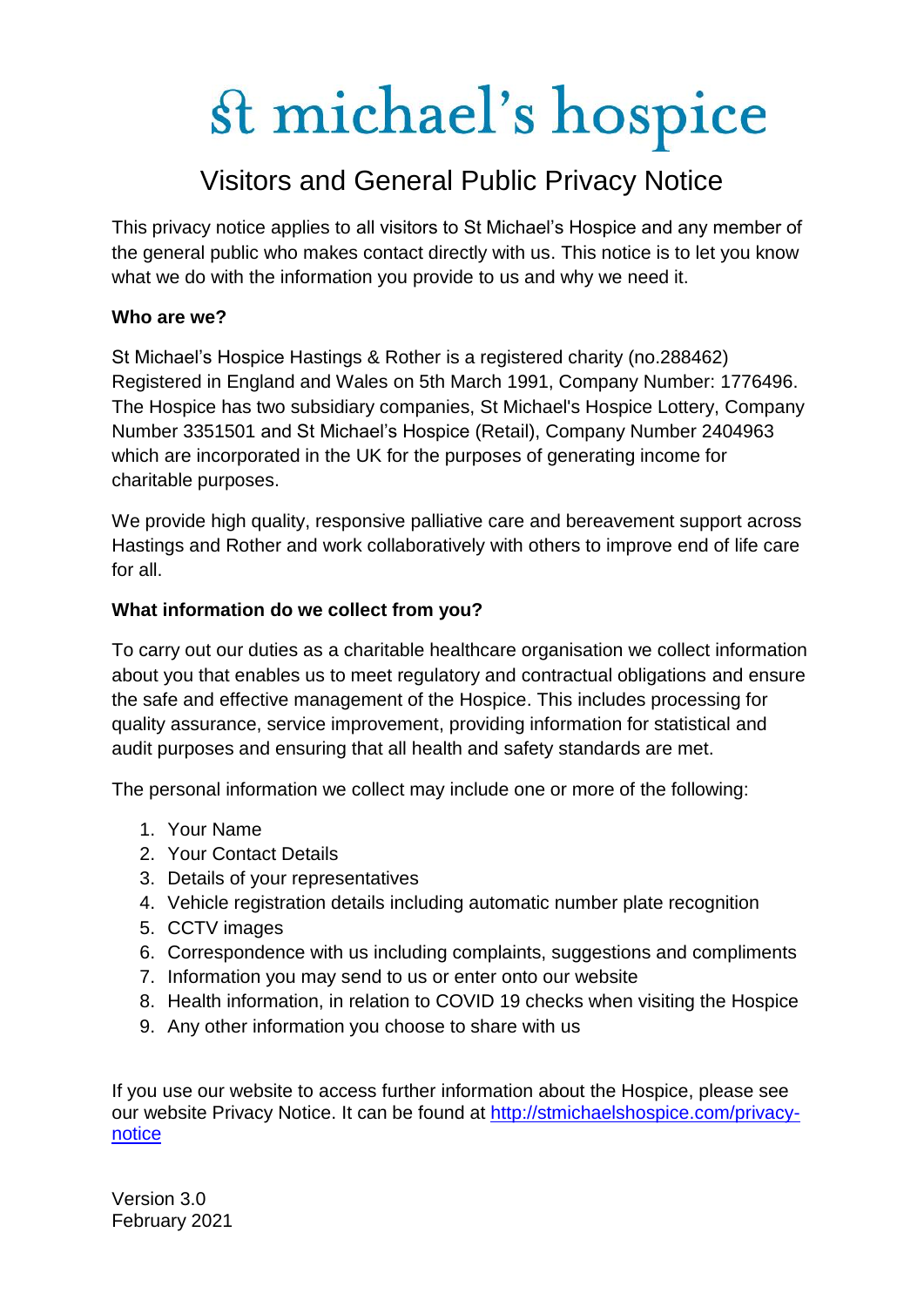#### **How do we use the information we collect about you?**

We use your personal data for a number of purposes including the following:

- To account for any visitors to our premises in the event of an evacuation
- To comply with the NHS Test and Trace service
- To mitigate infection control risks (e.g. COVID 19 lateral flow testing) associated with visiting the Hospice
- To ensure the most appropriate response to any questions you ask
- For the prevention and detection of crime and the identification of those responsible
- To improve the quality of the service we deliver
- To process requests for training and education
- To understand the needs of the people of Hastings and Rother in relation to our strategic aims.

Under the Data Protection Act 2018 we are permitted to process your information for one or more of the following reasons:

- you have provided consent
- it is necessary for us to be legally compliant
- to fulfil your contractual obligations
- there is a legitimate interest to do so (e.g. in our role as an employer or healthcare provider)
- processing is necessary for the performance of a task carried out in the public interest.

The Hospice will carry out a Legitimate Interest Assessment (LIA) for cases where legitimate interest is being used as a basis for processing information.

We will never share or sell your information to third parties for marketing purposes or for any unjustifiable reason.

We will provide your information to authorised parties as appropriate, e.g. CQC, NHS Test and Trace, Police, only with the information they need to deliver the relevant service. In addition, if there is a legitimate business interest we will share appropriate information within the organisation.

#### **How do we protect your information?**

We don't keep your information for longer than is necessary for the purposes for which it is processed. This is in accordance with our Data Protection policy which adheres to the Data Protection Act 2018.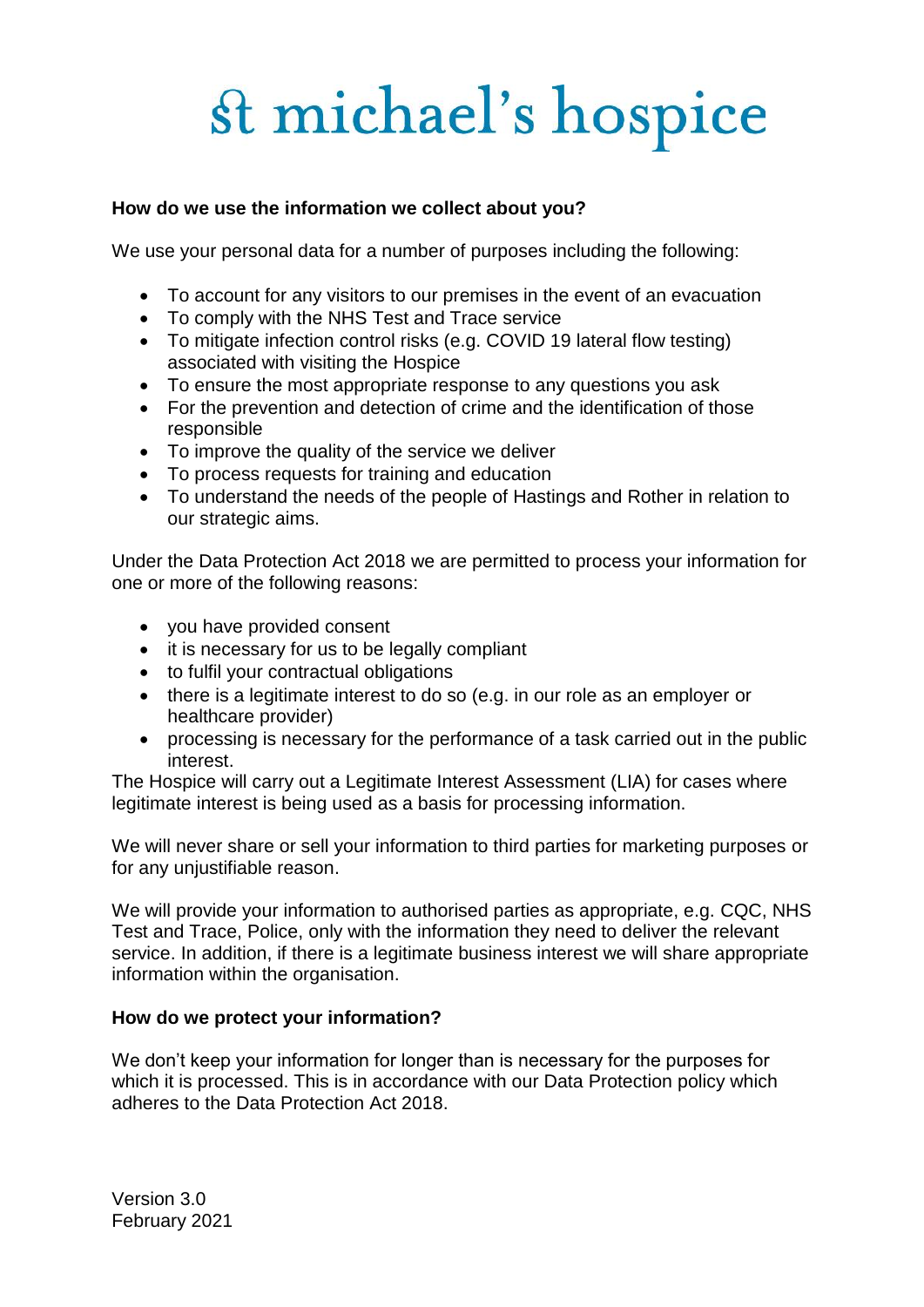We have IT systems that we use to keep your information safe and secure. Where this information is on a database that is not hosted by the Hospice, we have service contracts with providers that give assurance of compliance with the relevant legislation and standards for data security.

Where your information is not kept electronically we have security measures, policies and an audit process in place to ensure your information remains secure, not retained or processed unless there is a documented justifiable reason and is only shared on a "needs to know" basis.

### **How long do we keep your information?**

The length of time that we will retain your information will vary depending on the nature of the record. Our Data Protection policy specifies the length of retention period for specific information and this is determined either by statutory guidance or best practice. A copy of our Data Protection policy can be requested by sending an email to [DPO@stmichaelshospice.com](mailto:DPO@stmichaelshospice.com)

### **What are your rights over your information that you have provided to us?**

Under the Data Protection Act 2018, you have the right to:

- Access your personal data by making a Subject Access Request
- Request rectification, erasure or to restrict your data
- Right to object to the processing of your data
- Data portability-right to request transfer of data
- Make a complaint to the organisation that processes your information (St Michael's Hospice) or the Information Commissioners Office (ICO)

All requests will be considered and complied with in line with the ICO guidance.

We want to make sure that your personal information is accurate and up to date.

Please let us know if your details change by contacting:

#### **Chief Executive's office**

St Michael's Hospice 25 Upper Maze Hill St Leonards on sea East Sussex TN38 0LB e-mail: [kmason@stmichaelshospice.com](mailto:kmason@stmichaelshospice.com) Tel: 01424 456367

Version 3.0 February 2021